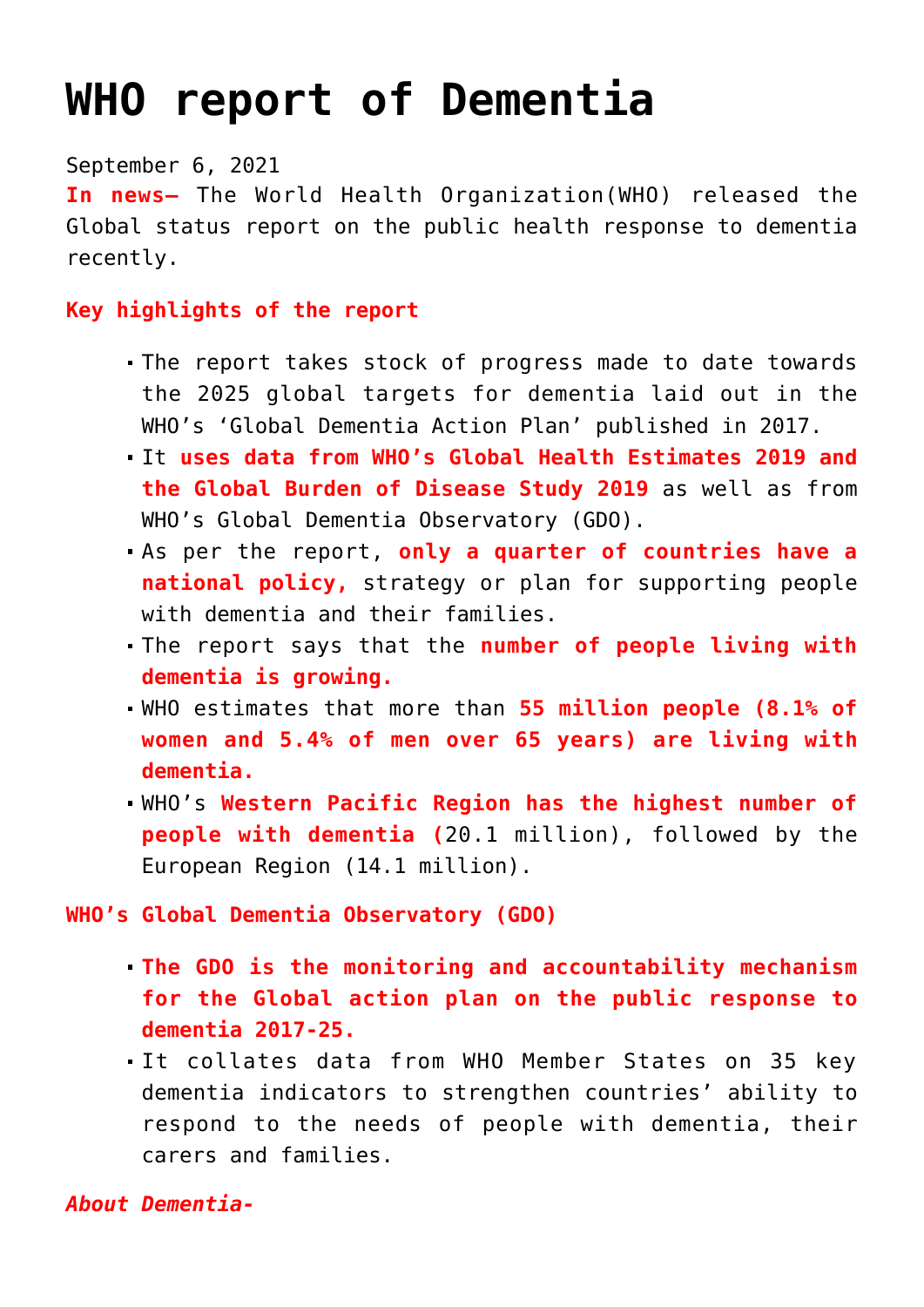- Dementia is **a syndrome usually of a chronic or progressive nature – that leads to deterioration in cognitive function (i.e. the ability to process thought)** beyond what might be expected from the usual consequences of biological ageing.
- **It affects memory, thinking, orientation, comprehension, calculation,** learning capacity, language, and judgement.
- Consciousness is not affected.
- The impairment in cognitive function is commonly accompanied, and occasionally preceded, by **changes in mood, emotional control, behaviour, or motivation.**
- Although dementia mainly affects older people, it is not an inevitable consequence of ageing.
	- It results from a variety of diseases and injuries that primarily or secondarily affect the brain.
- **Alzheimer's disease** is the most common form of dementia and may contribute to 60-70% of cases.

It is currently the **seventh leading cause of death among all diseases** and one of the major causes of disability and dependency among older people globally.